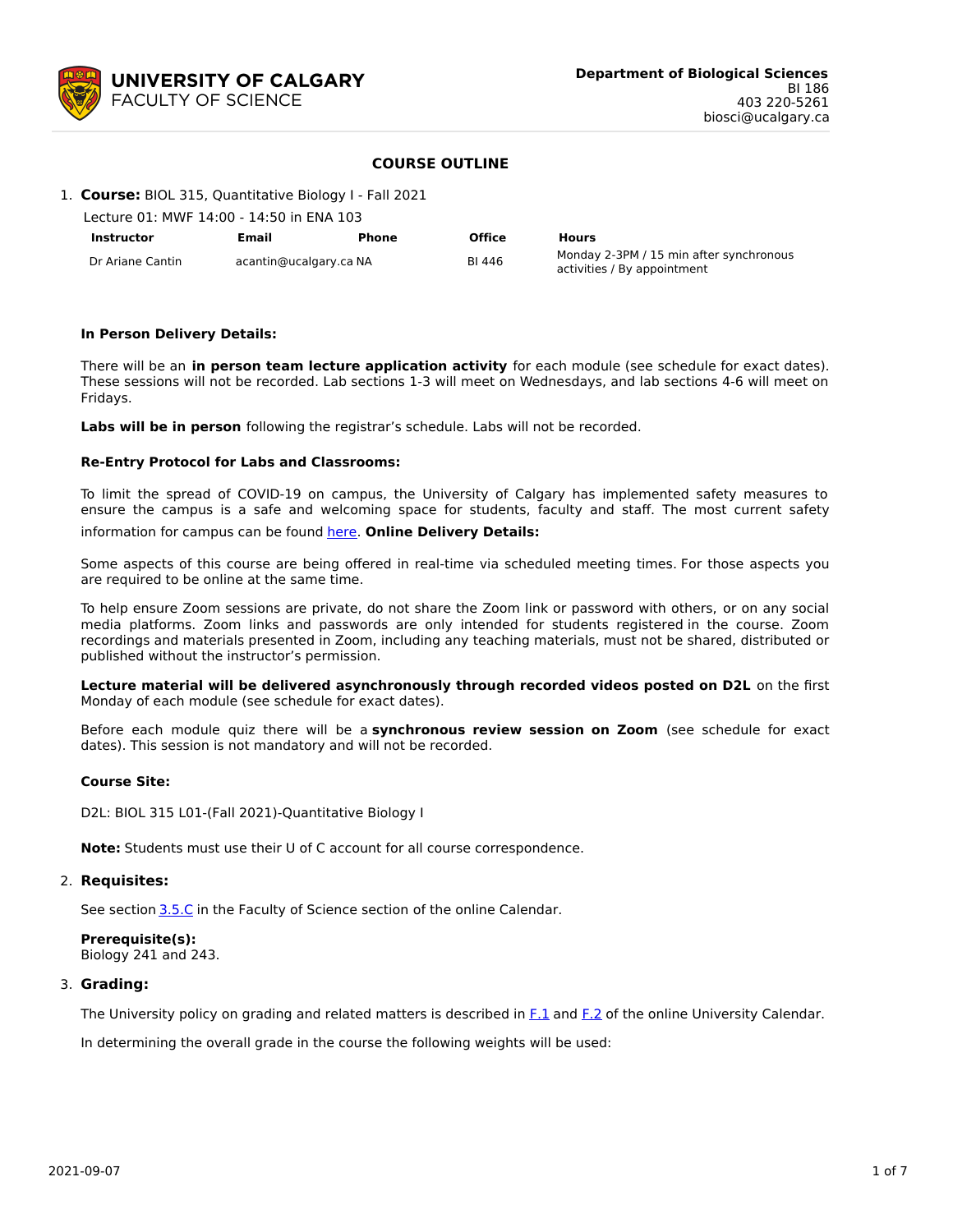|         | <b>Element</b>                                              | %     |  |  |  |  |  |
|---------|-------------------------------------------------------------|-------|--|--|--|--|--|
|         | Individual Quizzes (best 4 out of 5 quizzes, 4*12.5%)<br>50 |       |  |  |  |  |  |
|         | Final Portfolio - Individual Component<br>10                |       |  |  |  |  |  |
|         | Lab Assignments (5*5%)<br>25                                |       |  |  |  |  |  |
|         | Peer Evaluations                                            | 10.75 |  |  |  |  |  |
| ' Team* | Lecture Applications Activities (7*0.5%)                    | 3.5   |  |  |  |  |  |
|         | Final Portfolio - Team Component                            | 10    |  |  |  |  |  |
|         | Team Contract                                               | 0.75  |  |  |  |  |  |

See details about all elements on D2L.

# **Quiz Schedule**

Quiz 1: Modules 1&2 - October 1st

Quiz 2: Module 3 - October 15<sup>th</sup>

Quiz 3: Module 4 - October 29<sup>th</sup>

Quiz 4: Module 5 - November 19<sup>th</sup>

Quiz 5: Modules 6&7 – December 8<sup>th</sup>

\* At the end of the term, each student will evaluate the contributions of the other members of his/her/their team (peer evaluation). All team members will get a "peer score" based on the final peer evaluation. The peer score for a student is the average rating of the student, divided by the overall average rating for all members of the team. This provides a way to evaluate the relative contributions of each team member to the team's work. Each student's total teamwork mark will be multiplied by his/her/their peer score to determine his/her/their final mark for the teamwork component of the course (14.25% of final grade).

Each piece of work (reports, assignments, quizzes, midterm exam(s) or final examination) submitted by the student will be assigned a grade. The student's grade for each component listed above will be combined with the indicated weights to produce an overall percentage for the course, which will be used to determine the course letter grade.

The conversion between a percentage grade and letter grade is as follows.

|                           | A-   | ~   | д.<br>r. |     |     | ъ.        |         |     |     | D+   | м    |
|---------------------------|------|-----|----------|-----|-----|-----------|---------|-----|-----|------|------|
| <b>Minimum % Required</b> | 95 % | 90% | 85 %     | 80% | 75% | 70<br>് % | 65<br>% | 60% | 55% | 50 % | 45 % |

The University of Calgary offers a [flexible](https://www.ucalgary.ca/pubs/calendar/current/f-1-3.html) grade option, Credit Granted (CG) to support student's breadth of learning and student wellness. Faculty units may have additional requirements or restrictions for the use of the CG grade at the faculty, degree or program level. To see the full list of Faculty of Science courses where CG is not eligible, please visit the following website: [https://science.ucalgary.ca/current-students/undergraduate/program](https://science.ucalgary.ca/current-students/undergraduate/program-advising/flexible-grading-option-cg-grade)advising/flexible-grading-option-cg-grade

# 4. **Missed Components Of Term Work:**

The university has suspended the requirement for students to provide evidence for absences. Please do not attend medical clinics for medical notes or Commissioners for Oaths for statutory declarations.

In the event that a student legitimately fails to submit any online assessment on time (e.g. due to illness etc...), please contact the course coordinator, or the course instructor if this course does not have a coordinator to arrange for a re-adjustment of a submission date. Absences not reported within 48 hours will not be accommodated. If an excused absence is approved, one possible arrangement is that the percentage weight of the legitimately missed assignment could also be pro-rated among the components of the course. This option is at the discretion of the coordinator and may not be a viable option based on the design of this course.

Lab assignments that are turned in up to 24 hours after the due date will receive 80% of the marks earned, unless an extension is granted. Lab assignments turned in more than 24 hours after the due date will receive no marks, unless an extension has been granted.

#### 5. **Scheduled Out-of-Class Activities:**

There are no scheduled out of class activities for this course.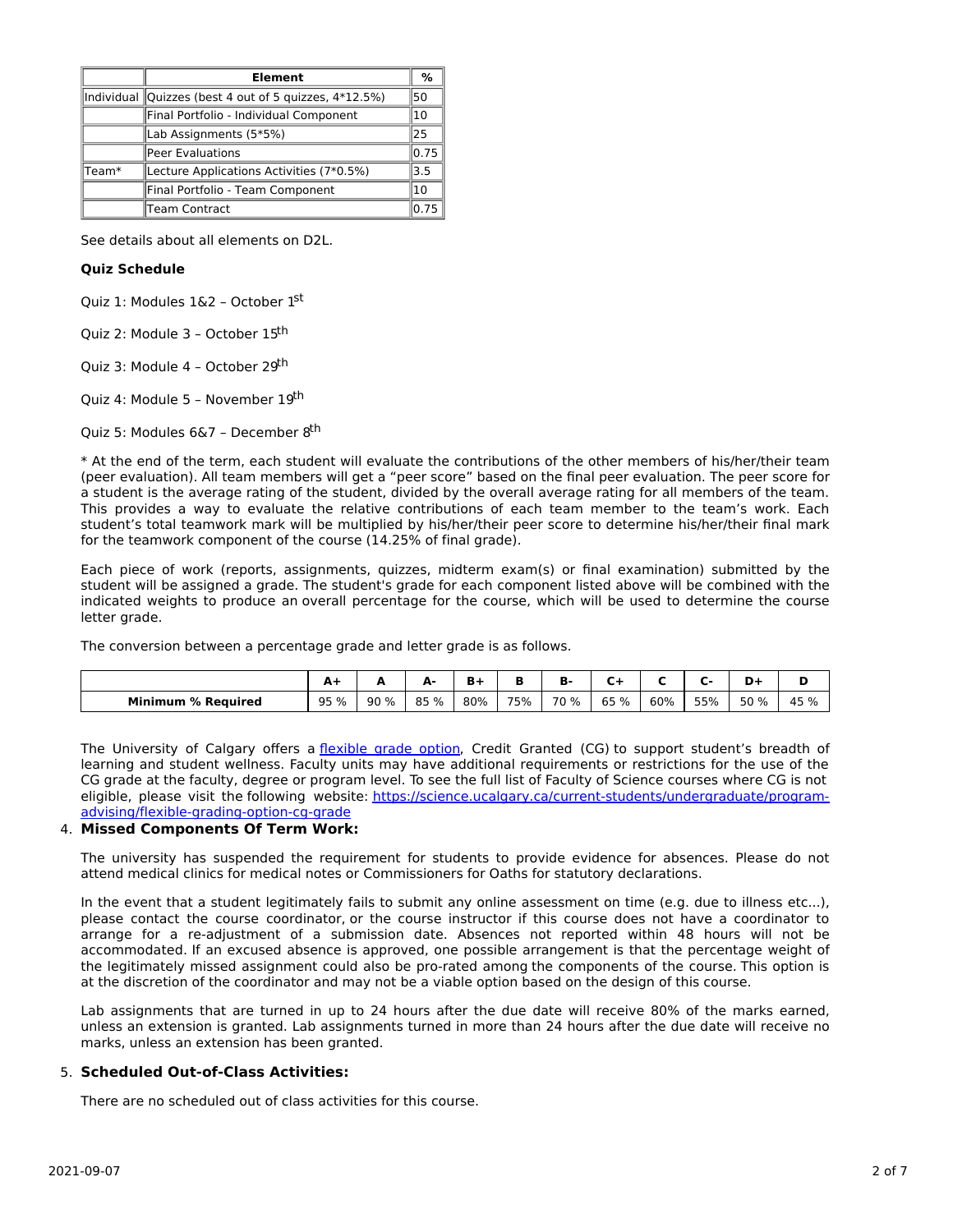# 6. **Course Materials:**

Required Textbook(s):

Michael Whitlock and Dolph Schluter, The Analysis of Biological Data, 2nd or 3rd Edition Macmillan Learning.

Some teamwork resources are provided by ITP Metrics, a University of Calgary-based system of secure webbased tools for forming teams and doing peer evaluations. These tools are free to all students and are not dependent on prior access.

In order to successfully engage in their learning experiences at the University of Calgary, students taking online, remote and blended courses are required to have reliable access to the following technology:

- A computer with a supported operating system, as well as the latest security, and malware updates;
- A current and updated web browser;
- Webcam/Camera (built-in or external);
- Microphone and speaker (built-in or external), or headset with microphone;
- Current antivirus and/or firewall software enabled;
- Stable internet connection.

For more information please refer to the UofC [ELearning](https://elearn.ucalgary.ca/technology-requirements-for-students) online website.

## 7. **Examination Policy:**

Students' quiz grade will be based on their best 4 out of 5 quizzes (Quizzes: Modules 1&2, Module 3, Module 4, Module 5, Modules 6&7 - dates in schedule).

Quizzes will designed to take  $\sim$ 30 min to complete and students will have 60 min to complete each quiz to account for any technical issues. Quizzes will be available on D2L for a period of 24 hours.

Students may consult their notes, textbook, and other course materials during quizzes.

Students are prohibited from working with or contacting any other individuals while completing quizzes, including accessing internet resources such as shared documents (Google docs and other file sharing systems) or chat servers (Discord, WhatsApp, etc.). Violation of these rules is considered academic misconduct with penalties as described in the University Calendar section K.

Students should also read the Calendar, [Section](http://www.ucalgary.ca/pubs/calendar/current/g.html) G, on Examinations.

# 8. **Approved Mandatory And Optional Course Supplemental Fees:**

There are no mandatory or optional course supplemental fees for this course.

# 9. **Writing Across The Curriculum Statement:**

For all components of the course, in any written work, the quality of the student's writing (language, spelling, grammar, presentation etc.) can be a factor in the evaluation of the work. See also Section [E.2](http://www.ucalgary.ca/pubs/calendar/current/e-2.html) of the University Calendar.

# 10. **Human & Living Organism Studies Statements:**

Students will not participate as subjects or researchers in human studies.

See also **[Section](http://www.ucalgary.ca/pubs/calendar/current/e-5.html) E.5** of the University Calendar.

**STUDIES IN THE BIOLOGICAL SCIENCES INVOLVE THE USE OF LIVING AND DEAD ORGANISMS.** Students taking laboratory and field-based courses in these disciplines can expect involvement with and experimentation on such materials. Students perform dissections on dead or preserved organisms in some courses. In particular courses, students experiment on living organisms, their tissues, cells, or molecules. Sometimes field work requires students to collect a variety of living materials by many methods, including humane trapping.

All work on humans and other animals conforms to the Helsinki Declaration and to the regulations of the Canadian Council on Animal Care. The Department strives for the highest ethical standards consistent with stewardship of the environment for organisms whose use is not governed by statutory authority. Individuals contemplating taking courses or majoring in one of the fields of study offered by the Department of Biological Sciences should ensure that they have fully considered these issues before enrolling. Students are advised to discuss any concern they might have with the Undergraduate Program Director of the Department.

Students are expected to be familiar with **[Section](http://www.ucalgary.ca/pubs/calendar/current/sc-4-1.html) SC.4.1** of the University Calendar.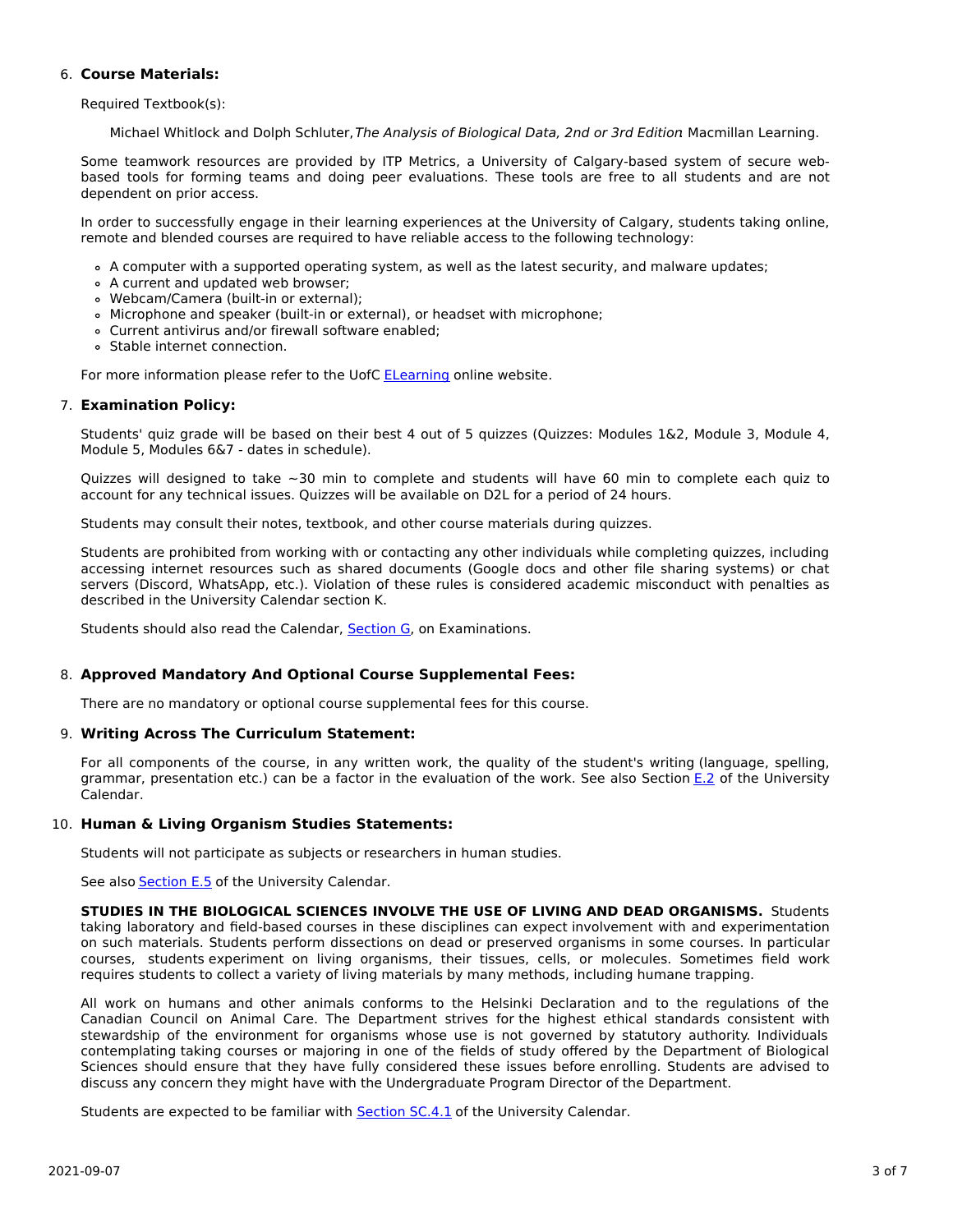# 11. **Reappraisal Of Grades:**

A student wishing a reappraisal, should first attempt to review the graded work with the Course coordinator/instructor or department offering the course. Students with sufficient academic grounds may request a reappraisal. Non-academic grounds are not relevant for grade reappraisals. Students should be aware that the grade being reappraised may be raised, lowered or remain the same. See [Section](http://www.ucalgary.ca/pubs/calendar/current/i-3.html) I.3 of the University Calendar.

- a. **Term Work:** The student should present their rationale as effectively and as fully as possible to the Course coordinator/instructor within **ten business days** of either being notified about the mark, or of the item's return to the class. If the student is not satisfied with the outcome, the student shall submit the Reappraisal of Graded Term work form to the department in which the course is offered within 2 business days of receiving the decision from the instructor. The Department will arrange for a reappraisal of the work within the next ten business days. The reappraisal will only be considered if the student provides a detailed rationale that outlines where and for what reason an error is suspected. See sections  $1.1$  and  $1.2$  of the University Calendar
- b. **Final Exam:**The student shall submit the request to Enrolment Services. See [Section](http://www.ucalgary.ca/pubs/calendar/current/i-3.html) I.3 of the University Calendar.

## 12. **Other Important Information For Students:**

- a. **Mental Health** The University of Calgary recognizes the pivotal role that student mental health plays in physical health, social connectedness and academic success, and aspires to create a caring and supportive campus community where individuals can freely talk about mental health and receive supports when needed. We encourage you to explore the mental health resources available throughout the university community, such as counselling, self-help resources, peer support or skills-building available through the SU Wellness Centre (Room 370, MacEwan Student Centre, Mental Health [Services](https://www.ucalgary.ca/wellnesscentre/services/mental-health-services) Website) and the Campus Mental Health Strategy website [\(Mental](http://www.ucalgary.ca/mentalhealth) Health).
- b. **SU Wellness Services:** For more information, see [www.ucalgary.ca/wellnesscentre](http://www.ucalgary.ca/wellnesscentre) or call [403-210-9355.](tel:4032109355)
- c. **Sexual Violence:** The Sexual Violence Support Advocate, Carla Bertsch, can provide confidential support and information regarding sexual violence to all members of the university community. Carla can be reached by email [\(svsa@ucalgary.ca](mailto:svsa@ucalgary.ca)) or phone at [403-220-2208](tel:4032202208). The complete University of Calgary policy on sexual violence can be viewed at [\(https://www.ucalgary.ca/legal-services/sites/default/files/teams/1/Policies-Sexual](https://www.ucalgary.ca/legal-services/sites/default/files/teams/1/Policies-Sexual-and-Gender-Based-Violence-Policy.pdf)and-Gender-Based-Violence-Policy.pdf)
- d. **Misconduct:** Academic integrity is the foundation of the development and acquisition of knowledge and is based on values of honesty, trust, responsibility, and respect. We expect members of our community to act with integrity. Research integrity, ethics, and principles of conduct are key to academic integrity. Members of our campus community are required to abide by our institutional Code of [Conduct](https://www.ucalgary.ca/legal-services/sites/default/files/teams/1/Policies-Code-of-Conduct.pdf) and promote academic integrity in upholding the University of Calgary's reputation of excellence. Some examples of academic misconduct include but are not limited to: posting course material to online platforms or file sharing without the course instructor's consent; submitting or presenting work as if it were the student's own work; submitting or presenting work in one course which has also been submitted in another course without the instructor's permission; borrowing experimental values from others without the instructor's approval; falsification/fabrication of experimental values in a report. Please read the following to inform yourself more on academic integrity:

Student [Handbook](https://www.ucalgary.ca/live-uc-ucalgary-site/sites/default/files/teams/9/AI-Student-handbook-1.pdf) on Academic Integrity Student Academic Misconduct [Policy](https://www.ucalgary.ca/legal-services/sites/default/files/teams/1/Policies-Student-Academic-Misconduct-Policy.pdf) and [Procedure](https://www.ucalgary.ca/legal-services/sites/default/files/teams/1/Policies-Student-Academic-Misconduct-Procedure.pdf) [Research](https://www.ucalgary.ca/legal-services/sites/default/files/teams/1/Policies-Research-Integrity-Policy.pdf) Integrity Policy

Additional information is available on theStudent Success Centre [Academic](https://ucalgary.ca/student-services/student-success/learning/academic-integrity) Integrity page

# e. **Academic Accommodation Policy:**

It is the student's responsibility to request academic accommodations according to the University policies and procedures listed below. The student accommodation policy can be found at: <https://www.ucalgary.ca/legal-services/sites/default/files/teams/1/Policies-Student-Accommodation-Policy.pdf>

Students needing an accommodation because of a disability or medical condition should communicate this need to Student Accessibility Services in accordance with the Procedure for Accommodations for Students with Disabilities: [https://www.ucalgary.ca/legal-services/sites/default/files/teams/1/Policies-Accommodation](https://www.ucalgary.ca/legal-services/sites/default/files/teams/1/Policies-Accommodation-for-Students-with-Disabilities-Procedure.pdf)for-Students-with-Disabilities-Procedure.pdf.

Students needing an accommodation in relation to their coursework or to fulfil requirements for a graduate degree, based on a Protected Ground other than Disability, should communicate this need, by filling out the Request for Academic [Accommodation](https://science.ucalgary.ca/sites/default/files/teams/1/request-accommodation-academic-courses.pdf) Form and sending it to Lisa Gieg by emai[llmgieg@ucalgary.ca](mailto:lmgieg@ucalgary.ca)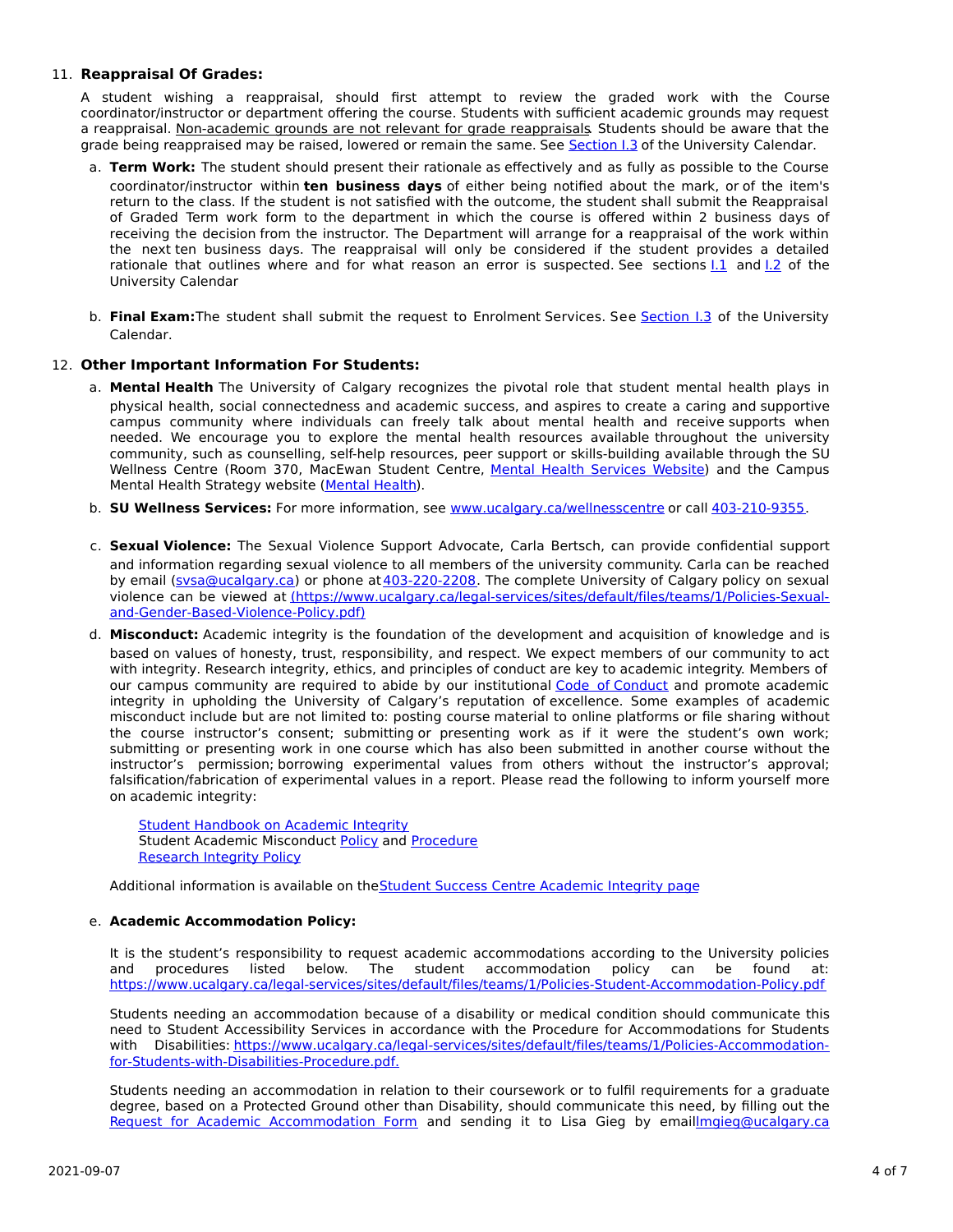preferably 10 business days before the due date of an assessment or scheduled absence.

- f. **Freedom of Information and Privacy:** This course is conducted in accordance with the Freedom of Information and Protection of Privacy Act (FOIPP). Students should identify themselves on all written work by placing their name on the front page and their ID number on each subsequent page. For more information, see Legal [Services](https://www.ucalgary.ca/legal-services/access-information-privacy) website.
- g. **Student Union Information:** VP [Academic](http://www.su.ucalgary.ca/contact), Phone: [403-220-3911](tel:4032203911) Email: [suvpaca@ucalgary.ca](mailto:suvpaca@ucalgary.ca). SU Faculty Rep., Phone: [403-220-3913](tel:4032203913) Email: [sciencerep@su.ucalgary.ca](mailto:sciencerep@su.ucalgary.ca). Student [Ombudsman](https://www.ucalgary.ca/ombuds/), Email: [ombuds@ucalgary.ca](mailto:%20ombuds@ucalgary.ca).
- h. **Surveys:** At the University of Calgary, feedback through the Universal Student Ratings of Instruction [\(USRI](http://www.ucalgary.ca/usri)) survey and the Faculty of Science Teaching Feedback form provides valuable information to help with evaluating instruction, enhancing learning and teaching, and selecting courses. Your responses make a difference - please participate in these surveys.
- i. **Copyright of Course Materials:** All course materials (including those posted on the course D2L site, a course website, or used in any teaching activity such as (but not limited to) examinations, quizzes, assignments, laboratory manuals, lecture slides or lecture materials and other course notes) are protected by law. These materials are for the sole use of students registered in this course and must not be redistributed. Sharing these materials with anyone else would be a breach of the terms and conditions governing student access to D2L, as well as a violation of the copyright in these materials, and may be pursued as a case of student academic or [non-academic](https://www.ucalgary.ca/conduct/policy/non-academic-misconduct-policy) misconduct, in addition to any other remedies available at law.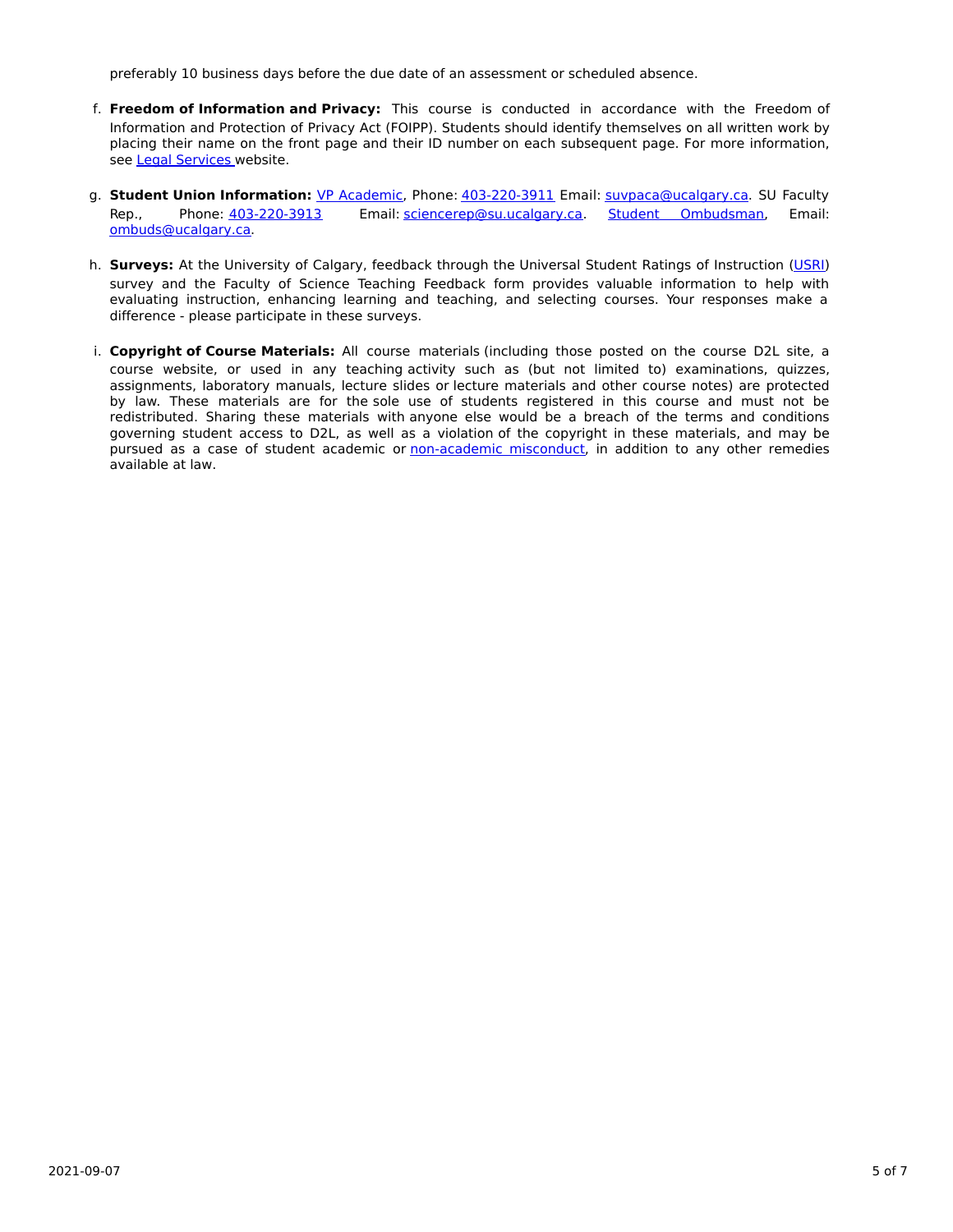| <b>Module</b>                                    | <b>Date</b> |                | <b>Class</b>                                                                                                                              | Lab                                                                | <b>Assignments Due</b>                                                                    |  |
|--------------------------------------------------|-------------|----------------|-------------------------------------------------------------------------------------------------------------------------------------------|--------------------------------------------------------------------|-------------------------------------------------------------------------------------------|--|
| Introduction to<br>the course                    | Sept 8      |                | Synchronous Q&A with Instructor + Introduction to<br>the course videos posted on D2L - Asynchronous                                       | <b>No Lab</b><br>No assignment due                                 |                                                                                           |  |
| 1: Descriptive                                   |             | 10<br>13       | Practice Quiz - Available on D2L<br>Module 1: Lecture videos posted on D2L -<br>Asynchronous                                              | <b>Lab 1: Skills 1 - 2</b>                                         |                                                                                           |  |
| Statistics and<br>Estimating with<br>Uncertainty |             | 15<br>17       | Module 1: In-person synchronous lecture team<br>activity lab sections 1-3<br>Module 1: In-person synchronous lecture team                 | <b>Orientation to the</b><br>lab and R                             | No assignment due                                                                         |  |
| 2: Hypothesis                                    |             | 20             | activity lab sections 4-6<br>Module 2: Lecture videos posted on D2L -<br><b>Asynchronous</b>                                              | <b>Lab 2:</b> Skills $3 - 5$                                       | <b>Portfolio Individual</b>                                                               |  |
| Testing &<br>Statistical                         |             | 22<br>24       | Module 2: In-person synchronous lecture team<br>activity lab sections 1-3<br>Module 2: In-person synchronous lecture team                 | Descriptive<br>Statistics &<br><b>Importing data</b>               | Intro DUE: Sept 24<br>@ 4:30 pm                                                           |  |
| Inference &<br>Experimental<br>Design            |             | 27<br>29       | activity lab sections 4-6<br>No activity<br>Modules 1 & 2: Zoom synchronous review session                                                | into R<br><b>No Lab</b>                                            | No assignment due                                                                         |  |
|                                                  | Oct         | 1              | Modules 1 & 2 Quiz - Available on D2L 24hrs                                                                                               |                                                                    |                                                                                           |  |
|                                                  |             | 4              | Module 3: Lecture videos posted on D2L -<br>Asynchronous<br>Module 3: In-person synchronous lecture team                                  | <b>Lab 3: Skills 6 -10</b>                                         | 1: Summary<br><b>Statistics &amp;</b><br><b>Visualization in R</b>                        |  |
| 3: Proportions<br>and Frequencies                |             | 6<br>8         | activity lab sections 1-3<br>Module 3: In-person synchronous lecture team                                                                 | <b>Data Visualization</b><br>& Exploratory Data<br><b>Analysis</b> | (5%)<br>DUE: Oct 8 @ 4:30                                                                 |  |
|                                                  |             | 11<br>13       | activity lab sections 4-6<br><b>STAT</b><br>Module 3: Zoom synchronous review session                                                     | Lab 4: Skills 11 -12<br><b>Analysis of</b>                         | pm<br>No assignment due                                                                   |  |
|                                                  |             | 15             | Module 3 Quiz - Available on D2L 24hrs                                                                                                    | <b>Frequency Data</b>                                              |                                                                                           |  |
|                                                  |             | 18             | Module 4: Lecture videos posted on D2L -<br>Asynchronous<br>Module 4: In-person synchronous lecture team                                  | Portfolio &                                                        | 2: Analysis of<br><b>Frequency data</b><br>$(5%) + Wrapper 1$<br>DUE: Oct 22 @ 4:30<br>pm |  |
| 4: Comparing<br>Numerical                        |             | 20<br>22       | activity lab sections 1-3<br>Module 4: In-person synchronous lecture team                                                                 | <b>Assignment catch-</b><br>up                                     |                                                                                           |  |
| Variables                                        |             |                | activity lab sections 4-6                                                                                                                 |                                                                    |                                                                                           |  |
|                                                  |             | 25<br>27<br>29 | No activity<br>Module 4: Zoom synchronous review session<br>Module 4 Quiz - Available on D2L 24hrs                                        | Lab 5: Skill 13-14<br>t-tests: single,<br>paired                   | No assignment due                                                                         |  |
|                                                  | Nov         | $\mathbf{1}$   | Module 5: Lecture videos posted on D2L -<br>Asynchronous                                                                                  | Lab 6: Skills 15-17                                                | 3: t-tests (5%) +                                                                         |  |
|                                                  |             | 3              | Module 5: In-person synchronous lecture team<br>activity lab sections 1-3<br>Module 5: In-person synchronous lecture team                 | <b>ANOVA, Post-hoc</b><br>Tukey's test &                           | <b>Wrapper 2</b><br>DUE: Nov 5 @ 4:30<br>pm                                               |  |
| 5: Comparing 2                                   |             | 5<br>8         | activity lab sections 4-6                                                                                                                 | <b>Assumptions</b>                                                 |                                                                                           |  |
| or more Means                                    |             | 10<br>12       | <b>Reading Week</b>                                                                                                                       | <b>No Lab</b>                                                      | No assignment due                                                                         |  |
|                                                  |             | 15<br>17       | No activity<br>Module 5: Zoom synchronous review session                                                                                  | Portfolio &<br><b>Assignment catch-</b>                            | 4: ANOVA, Tukey's<br>$HSD (5%) +$<br><b>Wrapper 3</b>                                     |  |
|                                                  |             | 19 l           | Module 5 Quiz - Available on D2L 24hrs                                                                                                    | up                                                                 | DUE: Nov 19 @ 4:30<br>pm                                                                  |  |
| 6: Regression                                    |             | 22             | Module 6: Lecture videos posted on D2L -<br>Asynchronous<br>Module 6: In-person synchronous lecture team                                  | Lab 7: Skills 18-21                                                | 5: Regression &<br>assumption                                                             |  |
| and Correlation                                  |             | 24<br>26       | activity lab sections 1-3<br>Module 6: In-person synchronous lecture team                                                                 | <b>Linear Regression</b><br>& Assumption<br><b>Violations</b>      | violations (5%)<br>DUE: Nov 26 @ 4:30<br>pm                                               |  |
|                                                  |             |                | activity lab sections 4-6<br>Module 7: Lecture videos posted on D2L -                                                                     |                                                                    |                                                                                           |  |
| 7: Dealing with<br>assumption<br>violations:     |             | 29<br>1<br>3   | Asvnchronous<br>Module 7: In-person synchronous lecture team<br>activity lab sections 1-3<br>Module 7: In-person synchronous lecture team | Portfolio catch-up                                                 | <b>Wrapper 4 DUE:</b><br>Dec 3 @ 4:30 pm                                                  |  |
| transformations<br>& permutation                 | Dec         | 6              | activity lab sections 4-6<br>Modules 6 & 7: Zoom synchronous review session                                                               | Lab 8: All Skills                                                  | <b>Final Portfolio</b>                                                                    |  |
| tests                                            |             | 8              | Modules 6 & 7 Quiz - Available on D2L 24hrs                                                                                               | Portfolio wrap-up                                                  | $(20%) *Including$<br><b>Wrapper 5</b><br>DUE: Dec 9 @ 11:59<br>pm                        |  |

## **Course Outcomes:**

- Describe and calculate basic descriptive statistics for measures of central tendency, distribution shape, and spread
- Describe the process of hypothesis testing and given a statement of a research question, construct an appropriate null and alternative hypothesis to use for hypothesis testing